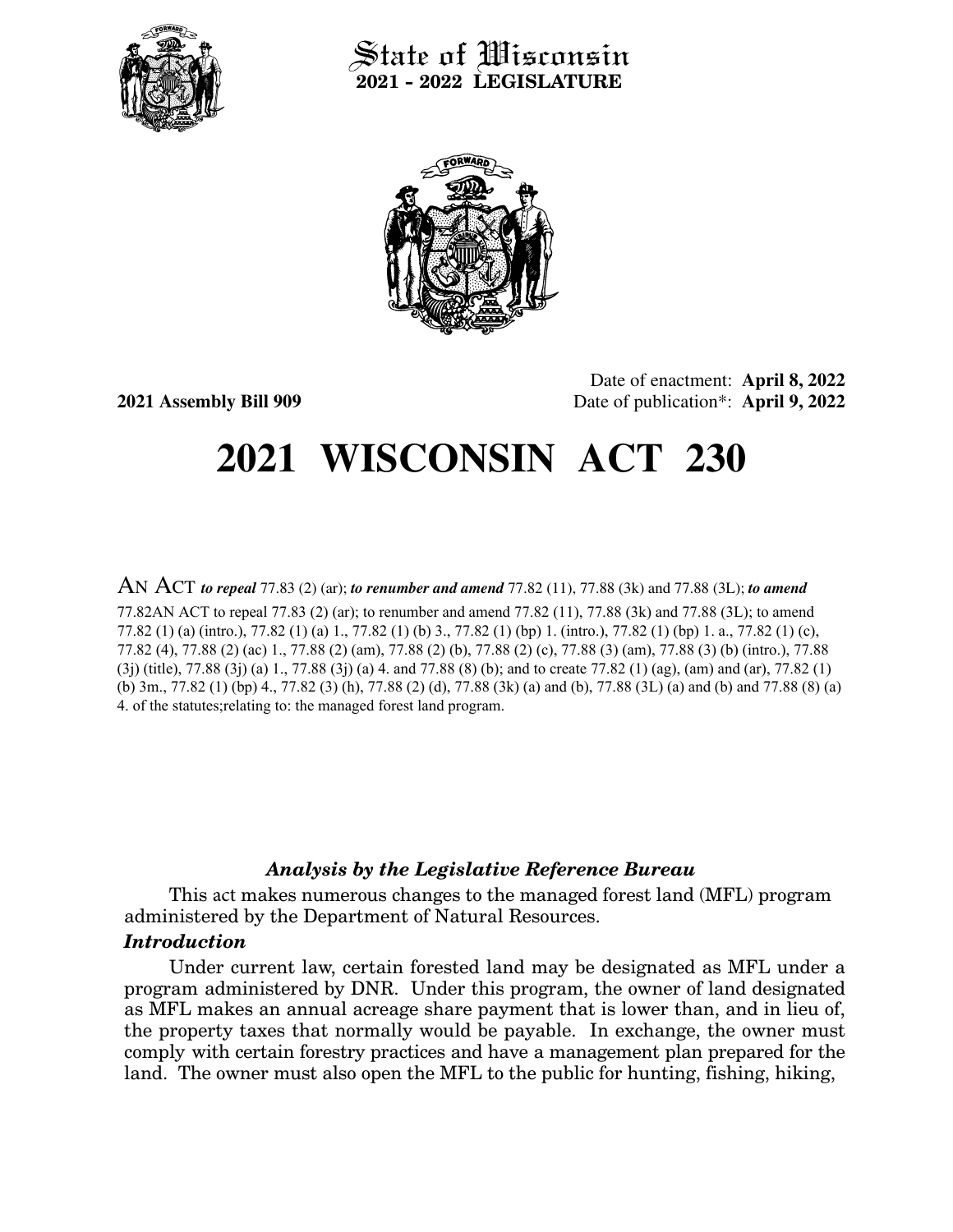**2021 ACT 230**

sight-seeing, and cross-country skiing, but may designate up to a certain number of acres as being closed to the public. For MFL that is designated as closed, the owner must pay an additional closed acreage fee. An owner seeking to have land designated as MFL submits an application to DNR that contains a management plan for the land. If the MFL meets the eligibility requirements under the program, which include minimum acreage requirements and requirements as to how much merchantable timber can be produced on the land, DNR approves the application and issues an order designating the land as MFL. An owner may choose to have the order last 25 or 50 years.

### *Eligibility*

Under current law, a parcel of land is eligible for designation as MFL only if it consists of at least 20 contiguous acres. This was increased from a minimum of 10 acres under 2015 Wisconsin Act 358. Under current law, the fact that a lake, river, stream, or flowage, a public or private road, or a railroad or utility right-of-way separates any part of the parcel from any other part does not render it noncontiguous. Under the bill, a parcel of land is eligible if it either consists of at least 20 contiguous acres or it consists of at least 10 contiguous acres and is located in a tract of land under the same ownership that contains at least one other parcel of at least 10 contiguous acres that meets the other eligibility requirements and for which designation under a single managed forest land order is sought. The bill requires that the owner of such a tract of land notify DNR of any sale or transfer of land not enrolled in MFL from the tract, as it may impact eligibility of the MFL parcels. Under the bill, the fact that a lake, river, stream, or flowage, a public or private road, or a railroad or utility right-of-way separates any part of the land from any other part does not render a parcel noncontiguous and does not render ownership of the land noncontiguous. These changes only apply to land designated as MFL by an order issued or renewed on or after April 16, 2016, which is the date on which the minimum acreage change and other eligibility changes under Act 358 first applied.

Under current law, land is not eligible for designation as MFL if a building or an improvement associated with a building is located on it. Current law specifies that an improvement includes any accessory building, structure, or fixture that is built or placed on the parcel for its benefit. The bill eliminates reference to an accessory building in the description of an improvement. The bill provides that the prohibition on buildings and improvements does not apply to a building used exclusively for storage. This change also only applies to land designated as MFL by an order issued or renewed on or after April 16, 2016.

Under current law, an owner of land that is designated as MFL may file an application with DNR to designate an additional parcel of land as MFL if the additional parcel is at least three acres in size and is contiguous to any of that designated land. Under the bill, such an additional parcel may be any size if contiguous to designated land under the same ownership, or not contiguous if it meets the minimum acreage requirements under the bill. The bill specifies that the eligibility requirements applicable to such an addition are the eligibility requirements under the order that designated the parcel to which the land is being added.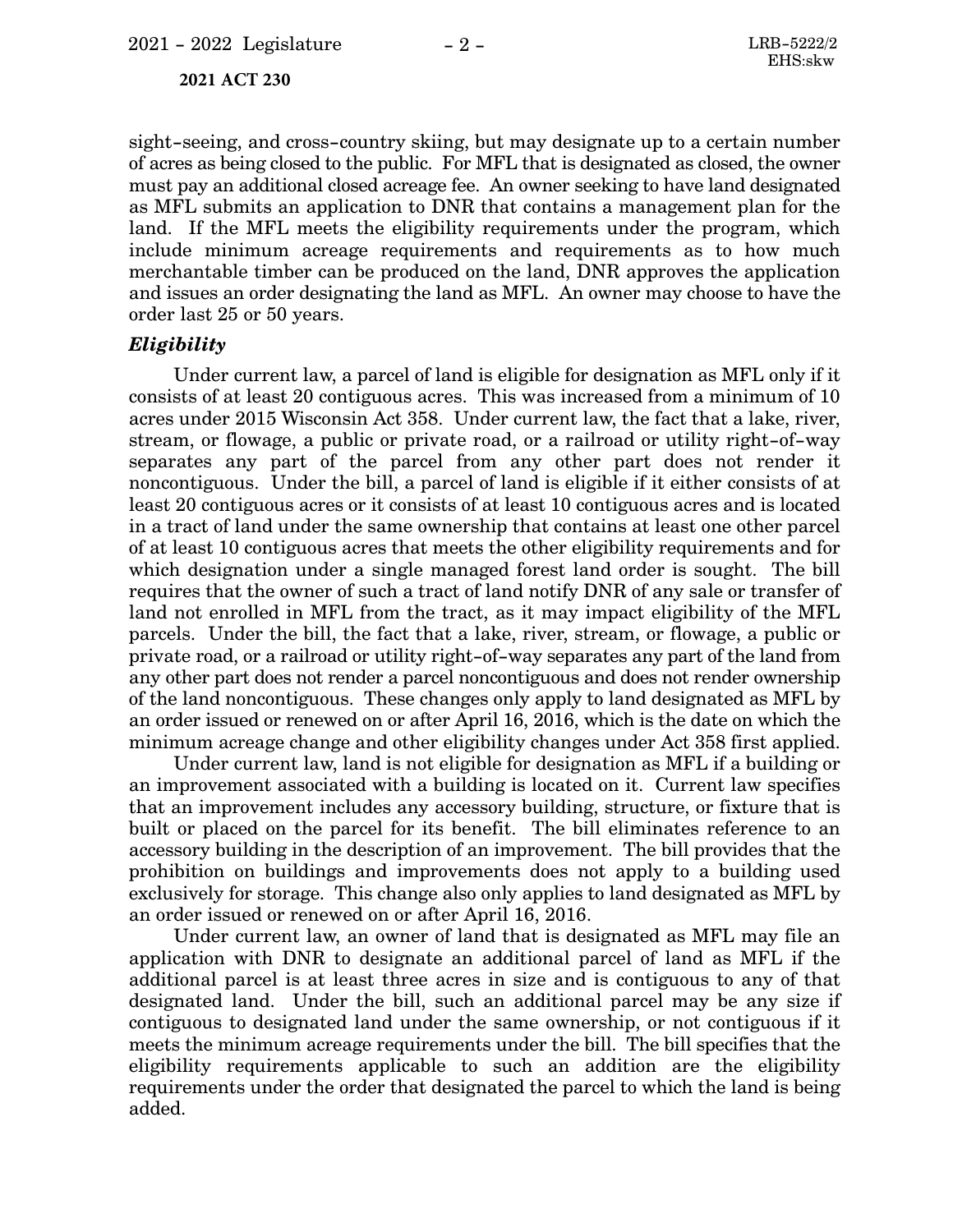**2021 ACT 230**

#### *Material change to law*

Under current law, if a statute is enacted or a rule is promulgated during the period of an MFL order that materially changes the terms of the order, the landowner must elect between acceptance of modifications to the contract consistent with the provisions of the statute or rule or voluntary withdrawal of the land without penalty. The bill adds that a statutory change does not constitute a material change to an order unless, in the act that makes the change, the legislature states that the act or a provision in the act makes a material change to orders entered into under prior law. Under the bill, this first applies to the enactment of this bill, itself, which does not contain such a statement. Further, under the bill, a promulgated rule does not constitute a material change to an order unless the rule includes a statement that the rule constitutes a material change to orders entered into under prior rules and DNR includes in its report to the legislature on the proposed rule a statement that the rule constitutes a material change to orders entered into under prior rules and an analysis of this determination.

#### *Withdrawal taxes and fees*

The bill clarifies that DNR is required to assess a withdrawal tax and fee against an owner of MFL who voluntarily withdraws part or all of a parcel, which was made unclear under Act 358.

Current law allows an owner of MFL to sell or otherwise transfer all or part of the owner's parcel of MFL, and the transferred land continues to be designated as MFL if it meets eligibility requirements and the transferee certifies to DNR an intent to comply with the existing management plan for the land and any amendments to the plan. If the transferred land does not meet eligibility requirements, current law requires DNR to issue an order withdrawing the land and to assess against the owner the withdrawal tax and fee. Under the bill, in this circumstance DNR may, but is not required to, assess the withdrawal tax and fee.

Under current law, an owner of MFL may request to withdraw part of a parcel and DNR must issue an order of withdrawal if DNR determines that the parcel is either unable to produce merchantable timber in the amount required by law or unsuitable, due to environmental, ecological, or economic concerns or factors, for the production of merchantable timber. Current law requires that the order withdraw only the number of acres necessary for the parcel to resume its ability to produce the required amount or to resume its sustainability to produce merchantable timber, and prohibits the assessment of a withdrawal tax or fee for the withdrawal. The bill adds that, if the land remaining in the parcel after the withdrawal does not meet eligibility requirements under the order designating the MFL, the order must withdraw the entire parcel, and if the land subject to the MFL order after the withdrawal does not meet the eligibility requirements under the MFL order, all land under the MFL order must be withdrawn. The bill maintains that the withdrawal order may not assess a withdrawal tax or fee.

Current law exempts certain transfers of MLF from the imposition of withdrawal taxes and fees, such as transfers for a public road or railroad or utility right-of-way. The bill adds such an exemption for transfers for a public purpose to a city, village, town, or county that is authorized to levy property taxes on the land.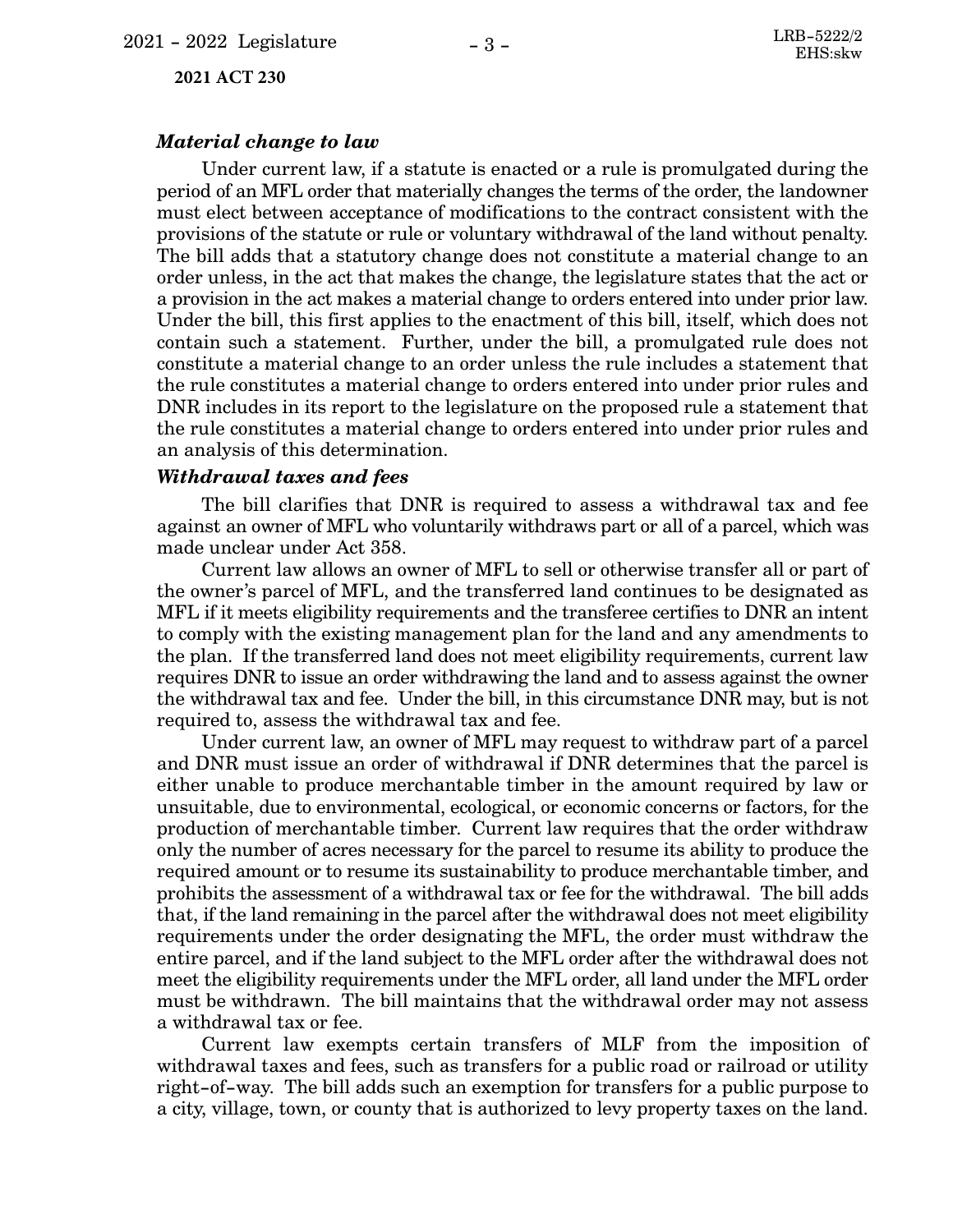#### **2021 ACT 230**

## *Small land sales*

Under current law, generally an owner of MFL may voluntarily withdraw part of a parcel of the owner's land once per 25-year order and twice per 50-year order if the purpose for which the owner requests the withdrawal is for the sale of one to five acres of the land or for a construction site. Current law separately allows an owner of MFL to sell or transfer ownership of all or part of the owner's land an unlimited number of times per order. The bill harmonizes these provisions by removing the sale of land as a purpose for a voluntary withdrawal under the former.

## *Large ownerships*

The bill authorizes DNR to promulgate rules that subject large ownerships, meaning 1,000 or more acres of land designated as MFL under the same owner, to management plan requirements that deviate from the requirements that apply under statute.

## *Leasing*

The bill eliminates a provision authorizing an owner of MFL that is designated as closed to enter into a lease or other agreement for consideration that permits persons to engage in a recreational activity on the land. Under the bill, there are no prohibitions on leasing land under the MFL program.

*The people of the state of Wisconsin, represented in senate and assembly, do*

## *enact as follows:*

| $\mathbf{1}$    | SECTION 1. 77.82 $(1)$ (a) (intro.) of the statutes is amended to read:               |
|-----------------|---------------------------------------------------------------------------------------|
| $2^{\circ}$     | 77.82 (1) (a) (intro.) A parcel of land that is subject to a managed forest land      |
| 3 <sup>1</sup>  | order issued or renewed before April 16, 2016, is eligible for designation as managed |
| $4\overline{ }$ | forest land only if it fulfills the following requirements:                           |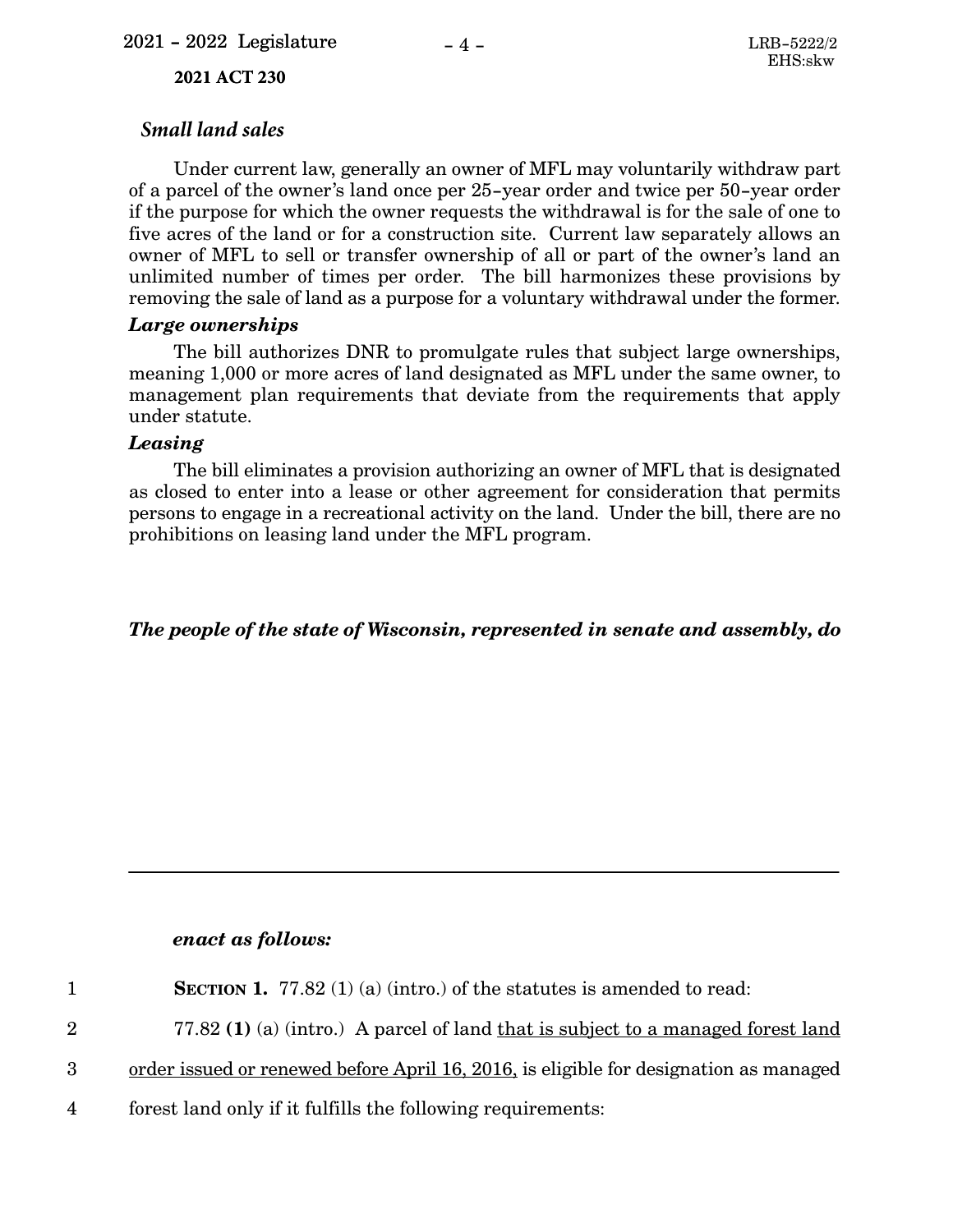## **SECTION** 2 **ASSEMBLY BILL 909**

| $\mathbf{1}$            | <b>SECTION 2.</b> 77.82 (1) (a) 1. of the statutes is amended to read:                               |
|-------------------------|------------------------------------------------------------------------------------------------------|
| $\sqrt{2}$              | 77.82 (1) (a) 1. It consists of at least $20 \underline{10}$ contiguous acres, except as provided    |
| $\boldsymbol{3}$        | in this subdivision. The fact that a lake, river, stream, or flowage, a public or private            |
| $\overline{\mathbf{4}}$ | road, or a railroad or utility right-of-way separates any part of the land from any                  |
| $\bf 5$                 | other part does not render a parcel of land noncontiguous. If a part of a parcel of at               |
| $6\phantom{.}6$         | least $20 \underline{10}$ contiguous acres is separated from another part of that parcel by a public |
| 7                       | road, that part of the parcel may be enrolled in the program, even if that part is less              |
| $\boldsymbol{8}$        | than $20 \underline{10}$ acres, if that part meets the requirement under subd. 2. and is not         |
| $\boldsymbol{9}$        | ineligible under par. (b). The owner of a parcel of less than 20 acres that is subject               |
| 10                      | to a managed forest land order before April 16, 2016, may apply one time for a                       |
| 11                      | renewal of the order under sub. (12) without meeting the 20-acre requirement.                        |
| 12                      | <b>SECTION 3.</b> 77.82 (1) (ag), (am) and (ar) of the statutes are created to read:                 |
| 13                      | 77.82 (1) (ag) A parcel of land that is or will be subject to a managed forest land                  |
| 14                      | order issued or renewed on or after April 16, 2016, is eligible for designation as                   |
| 15                      | managed forest land only if it fulfills all of the following requirements:                           |
| 16                      | 1. Subject to par. (am), the parcel either consists of at least 20 contiguous acres                  |
| 17                      | or meets all of the following acreage requirements:                                                  |
| 18                      | a. The parcel consists of at least 10 contiguous acres.                                              |
| 19                      | b. The parcel is located in a tract of land under the same ownership that                            |
| 20                      | contains at least one other parcel of at least 10 acres that meets the requirements                  |
| 21                      | under subd. 2. and for which designation under the same managed forest land order                    |
| 22                      | is sought.                                                                                           |
| ററ                      |                                                                                                      |

2. At least 80 percent of the parcel is producing or capable of producing a minimum of 20 cubic feet of merchantable timber per acre per year. 23 24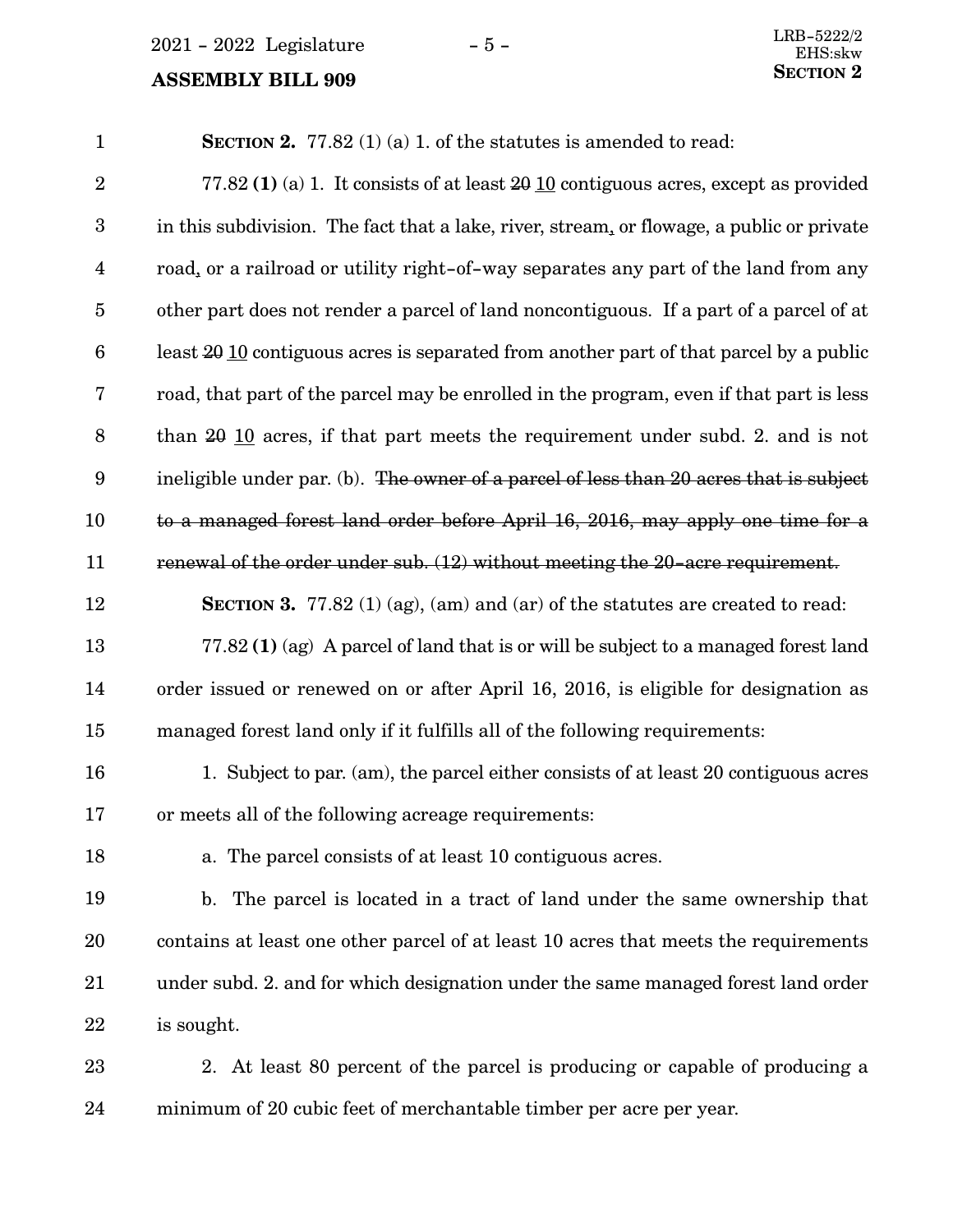$2021 - 2022$  Legislature  $-6 -$  LRB-5222/2

## **ASSEMBLY BILL 909 SECTION** 3

| $\mathbf{1}$            | (am) The fact that a lake, river, stream, or flowage, a public or private road, or       |
|-------------------------|------------------------------------------------------------------------------------------|
| $\boldsymbol{2}$        | a railroad or utility right-of-way separates any part of the land from any other part    |
| $\boldsymbol{3}$        | does not render a parcel of land noncontiguous and does not render ownership of land     |
| $\overline{\mathbf{4}}$ | noncontiguous.                                                                           |
| $\overline{5}$          | (ar) The owner of a parcel that does not meet the acreage requirements in par.           |
| $\boldsymbol{6}$        | (ag) 1. and that is subject to a managed forest land order issued before April 16, 2016, |
| 7                       | may apply one time for a renewal of the order under sub. (12) on or after April 16,      |
| $\, 8$                  | 2016, without meeting the acreage requirements under par. $(ag)$ 1.                      |
| $9\phantom{.0}$         | <b>SECTION 4.</b> 77.82 (1) (b) 3. of the statures is amended to read:                   |
| 10                      | $77.82(1)$ (b) 3. A parcel on which a building or an improvement associated with         |
| 11                      | a building is located, that is developed for a human residence. This subdivision         |
| 12                      | applies only to a parcel of land subject to a managed forest land order issued or        |
| 13                      | renewed before April 16, 2016.                                                           |
| 14                      | <b>SECTION 5.</b> 77.82 (1) (b) 3m. of the statutes is created to read:                  |
| 15                      | 77.82 (1) (b) 3m. A parcel on which a building or an improvement associated              |
| 16                      | with a building is located. This subdivision applies only to a parcel of land subject    |
| 17                      | to a managed forest land order issued or renewed on or after April 16, 2016.             |
| 18                      | <b>SECTION 6.</b> 77.82 (1) (bp) 1. (intro.) of the statures is amended to read:         |
| 19                      | 77.82 (1) (bp) 1. (intro.) For purposes of par. (b) $-3$ . 3m, and except as provided    |
| 20                      | in subd. 2., an improvement is any of the following:                                     |
| 21                      | <b>SECTION 7.</b> 77.82 (1) (bp) 1. a. of the statures is amended to read:               |
| 22                      | 77.82 (1) (bp) 1. a. Any accessory building, structure, or fixture that is built or      |
| 23                      | placed on the parcel for its benefit.                                                    |
| 24                      | <b>SECTION 8.</b> 77.82 (1) (bp) 4. of the statures is created to read:                  |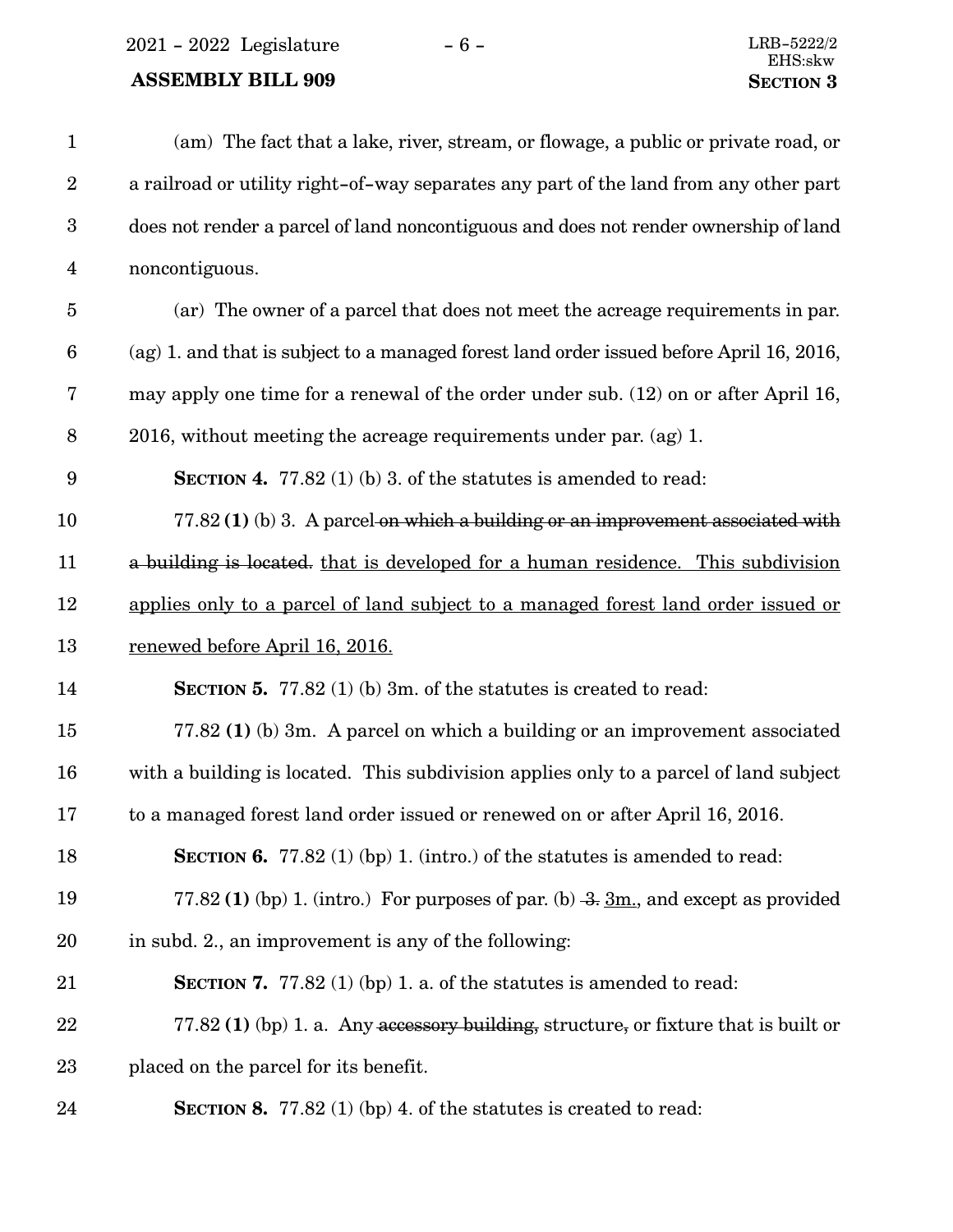2021 - 2022 Legislature - 7 -

| $\mathbf{1}$     | 77.82 (1) (bp) 4. Notwithstanding par. (b) 3., a building used exclusively for              |
|------------------|---------------------------------------------------------------------------------------------|
| $\boldsymbol{2}$ | storage that is located on a parcel does not make that parcel ineligible for designation    |
| $\boldsymbol{3}$ | as managed forest land.                                                                     |
| 4                | <b>SECTION 9.</b> 77.82 (1) (c) of the statutes is amended to read:                         |
| $\overline{5}$   | 77.82 (1) (c) In addition to the requirements under pars. (a) $\frac{and}{(ag)}$ , and (b), |
| $6\phantom{1}6$  | for land subject to an application under sub. (4m), all forest croplands owned by the       |
| 7                | applicant on the date on which the application is filed that are located in the             |
| 8                | municipality or municipalities for which the application is filed shall be included in      |
| $\boldsymbol{9}$ | the application.                                                                            |
| 10               | <b>SECTION 10.</b> 77.82 $(3)$ (h) of the statutes is created to read:                      |
| 11               | 77.82 (3) (h) 1. Under this paragraph, "large ownership" means 1,000 or more                |
| 12               | acres of land designated as managed forest land that has the same owner.                    |
| 13               | 2. The department may promulgate rules that subject large ownerships to                     |
| 14               | management plan requirements that deviate from the requirements under pars. (ag)            |
| 15               | to $(g)$ .                                                                                  |
| 16               | <b>SECTION 11.</b> 77.82 (4) of the statutes is amended to read:                            |
| 17               | ADDITIONS TO MANAGED FOREST LAND. An owner of land that is<br>77.82(4)                      |
| 18               | designated as managed forest land may file an application with the department to            |
| 19               | designate as managed forest land an additional parcel of land if the additional parcel      |
| 20               | is at least 3 acres in size and is contiguous to any of that designated land or is not      |
| $21\,$           | contiguous to that designated land but meets the requirements under sub. (1) (ag).          |
| 22               | The application shall be accompanied by a nonrefundable \$20 application recording          |
| 23               | fee unless a different amount for the fee is established by the department by rule at       |
| 24               | an amount equal to the average expense to the department of recording an order              |
| 25               | issued under this subchapter. The fee shall be deposited in the conservation fund and       |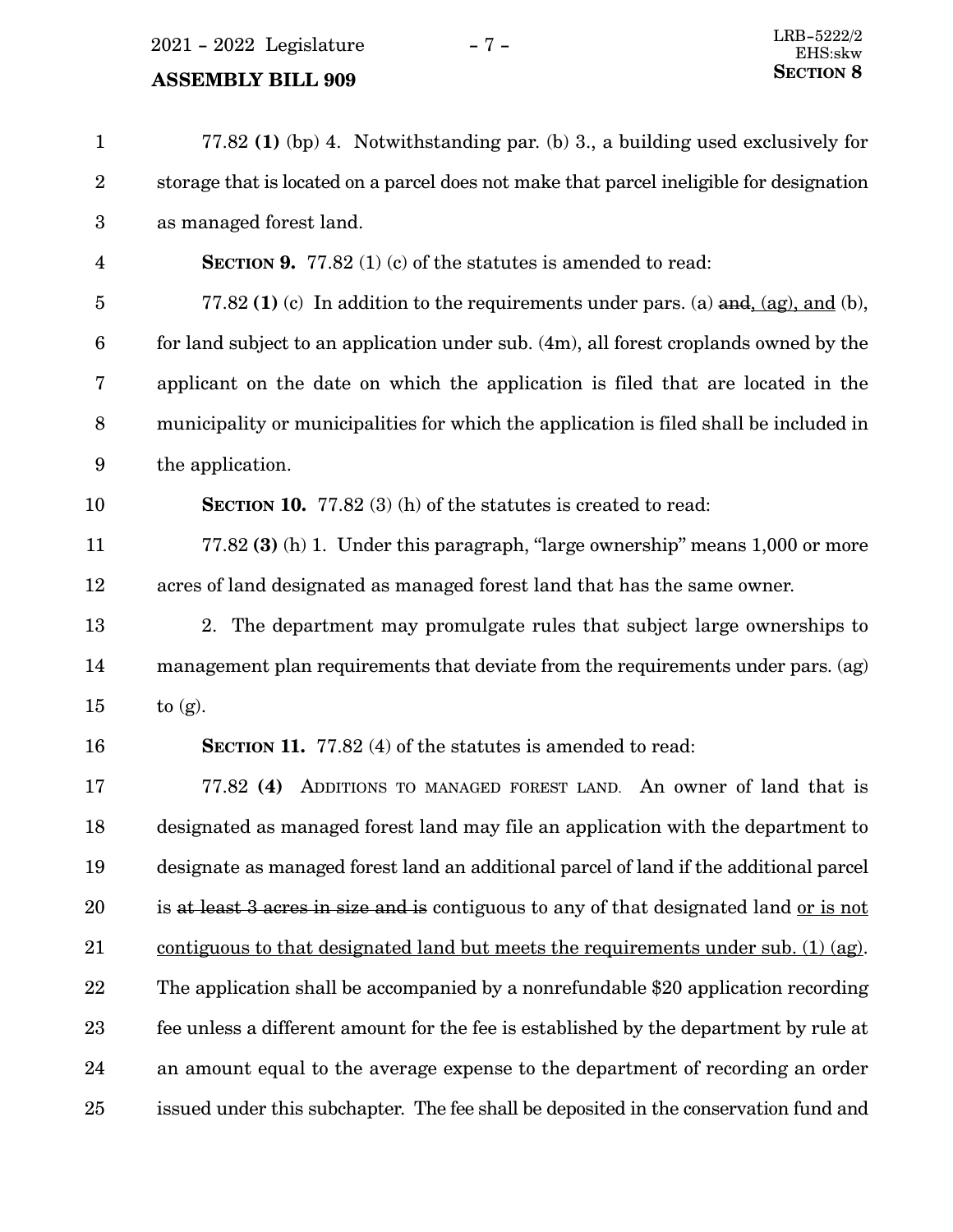2021 - 2022 Legislature - 8 - LRB-5222/2

### **ASSEMBLY BILL 909 SECTION** 11

credited to the appropriation under s.  $20.370(2)(cr)$ . The application shall be filed on a department form and shall contain any additional information required by the department. The tax rate applicable to an addition under this subsection shall be the tax rate currently applicable to the parcel managed forest land order to which the land is being added. Except for the minimum acreage requirements under sub. (1) (ag) 1. b. that apply to a noncontiguous addition, the eligibility requirements applicable to an addition under this subsection are the eligibility requirements under the order that designated the parcel to which the land is being added. 1 2 3 4 5 6 7 8

**SECTION** 12. 77.82 (11) of the statutes is renumbered 77.82 (11) (a) and amended to read: 9 10

77.82 **(11)** (a) An order issued under this subchapter shall constitute a contract between the state and the owner and shall remain in effect for the period specified in the application unless the land is withdrawn under s.  $77.84$  (3) (b) or  $77.88$ . Except as provided in subs. (3) (f) and (11m), the department may not amend or otherwise change the terms of an order or management plan to conform with changes made to any provision of this subchapter subsequent to the date on which the order was entered or the plan was approved. 11 12 13 14 15 16 17

(b) If a statute is enacted or a rule is promulgated during the period of the order that materially changes the terms of the order as provided under this paragraph, the landowner shall elect between acceptance of modifications to the contract consistent with the provisions of the statute or rule or voluntary withdrawal of the land without penalty. A statutory change does not constitute a material change to an order unless, in the act that makes the change, the legislature states that the act or a provision in the act makes a material change to orders entered into under prior law. A promulgated rule does not constitute a material change to an order unless the rule 18 19 20 21 22 23 24 25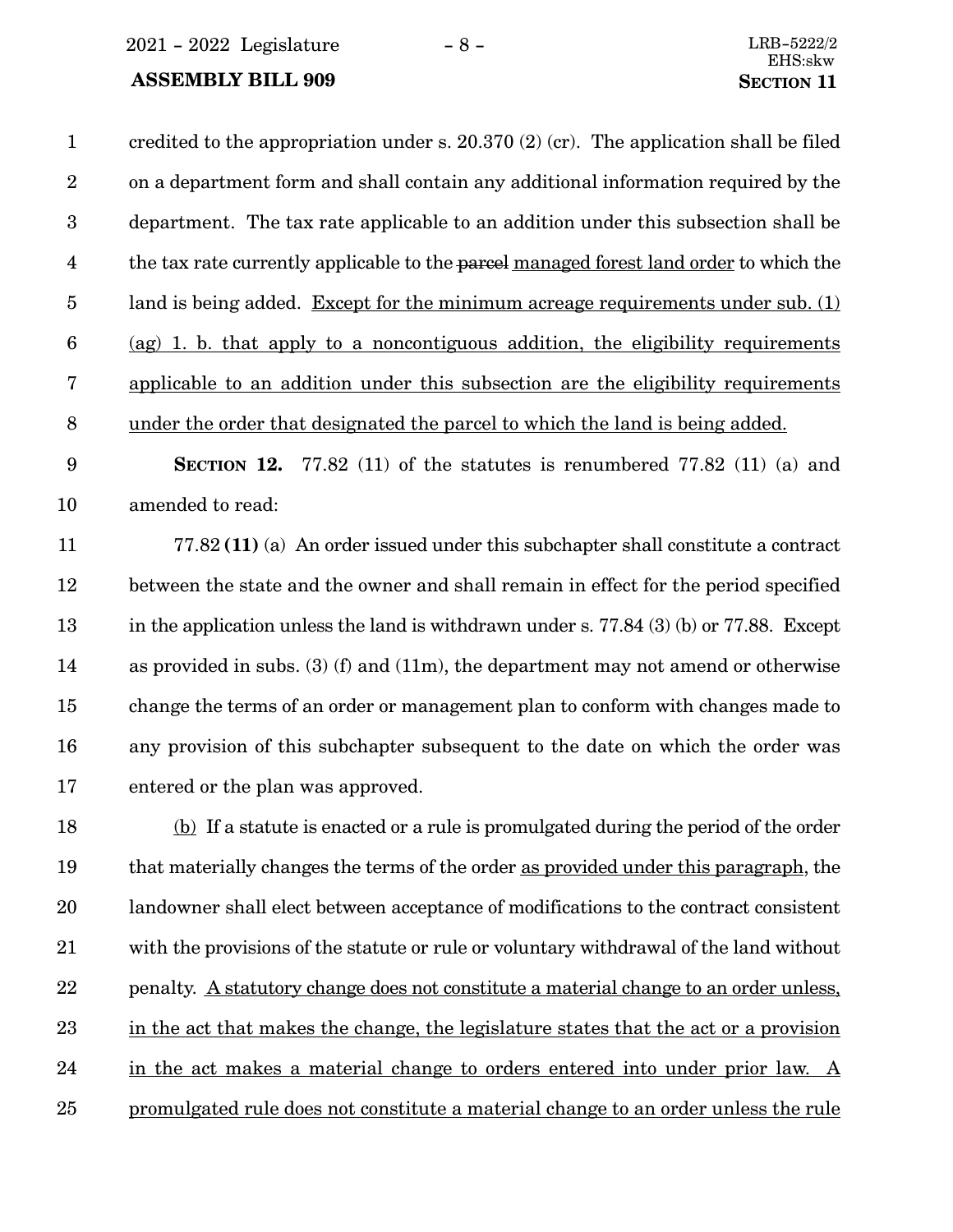$2021 - 2022$  Legislature  $-9$  -

| $\mathbf{1}$     | includes a statement that the rule constitutes a material change to orders entered                          |
|------------------|-------------------------------------------------------------------------------------------------------------|
| $\overline{2}$   | into under prior rules and the department includes in its report to the legislature                         |
| $\boldsymbol{3}$ | under s. 227.19 (2) a statement that the rule constitutes a material change to orders                       |
| 4                | entered into under prior rules and an analysis of this determination.                                       |
| $\overline{5}$   | <b>SECTION 13.</b> 77.83 $(2)$ (ar) of the statutes is repealed.                                            |
| $6\phantom{.}6$  | <b>SECTION 14.</b> (Removed by Amendment)                                                                   |
| $\overline{7}$   |                                                                                                             |
| 8                | merchantable timber on managed forest land in a manner that is contrary to an                               |
| 9                | approved management plan under s. 77.82 (3) or an approved notice of intent to cut                          |
| 10               | under par. $(b)$ .                                                                                          |
| 11               | <b>SECTION 15.</b> 77.88 $(2)$ (ac) 1. of the statutes is amended to read:                                  |
| 12               | 77.88 (2) (ac) 1. If the land transferred under par. (a) meets the eligibility                              |
| 13               | requirements under s. 77.82 (1) (a) and $\left(\frac{ag}{ag}\right)$ and (b), the land shall continue to be |
| 14               | designated as managed forest land if the transferee, within 30 days after a transfer                        |
| 15               | of ownership, files a form provided by the department signed by the transferee. By                          |
| 16               | signing the form, the transferee certifies to the department an intent to comply with                       |
| 17               | the existing management plan for the land and any amendments to the plan. The                               |
| 18               | transferee shall provide proof that each person holding any encumbrance on the land                         |
| 19               | agrees to the designation. The transferee may designate an area of the transferred                          |
| 20               | land closed to public access as provided under s. 77.83. The department shall issue                         |
| 21               | an order continuing the designation of the land as managed forest land under the                            |
| 22               | new ownership. The transferee shall pay a \$100 fee that will accompany the report.                         |
| 23               | The fee shall be deposited in the conservation fund. Twenty dollars of the fee or a                         |
| 24               | different amount of the fee as may be established under subd. 2. shall be credited to                       |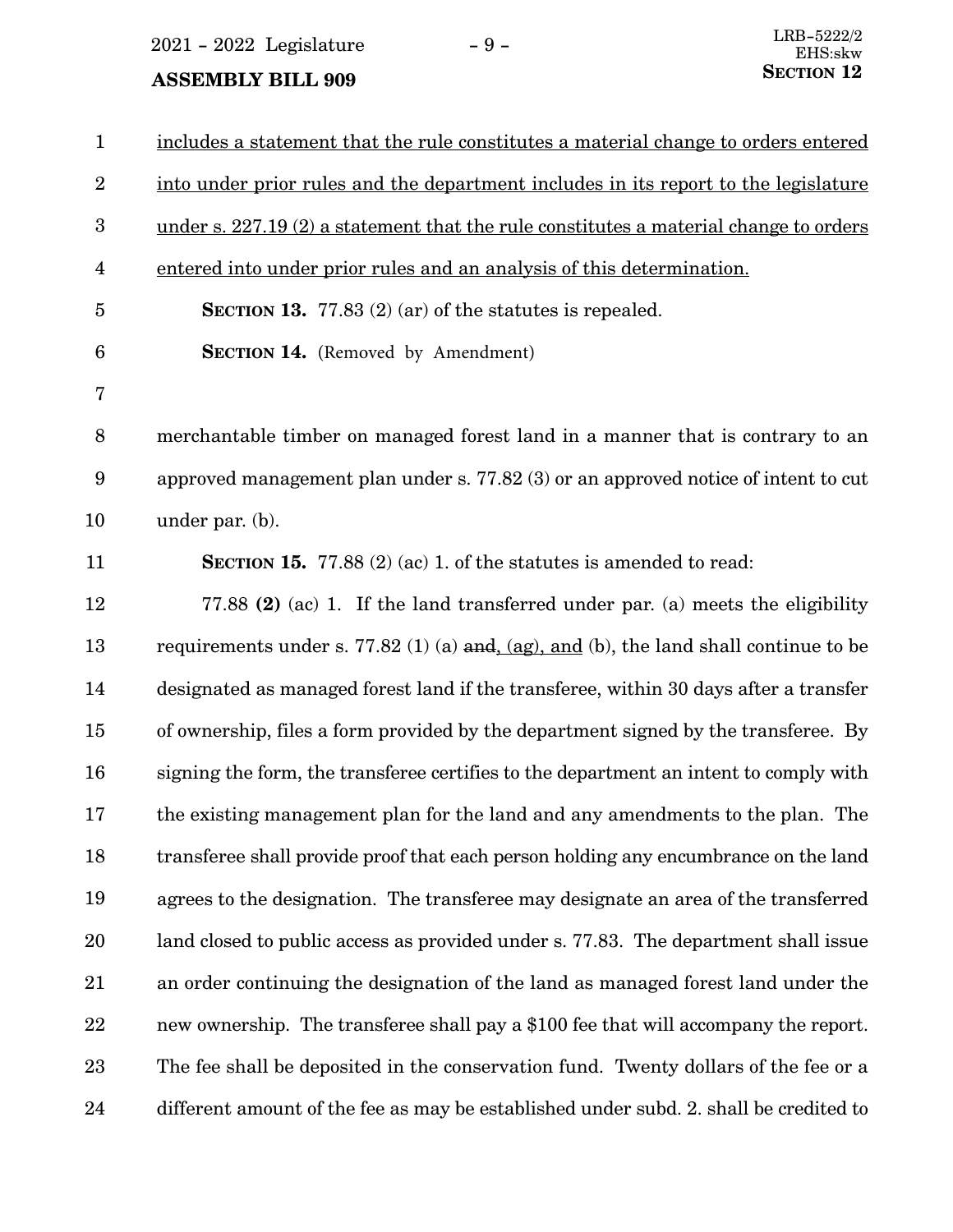$2021 - 2022$  Legislature  $-10 -$ 

| $\mathbf{1}$     | the appropriation under s. $20.370(2)(cr)$ . The department shall immediately notify            |
|------------------|-------------------------------------------------------------------------------------------------|
| $\boldsymbol{2}$ | each person entitled to notice under s. 77.82 (8).                                              |
| 3                | <b>SECTION 16.</b> 77.88 (2) (am) of the statutes is amended to read:                           |
| $\overline{4}$   | 77.88 (2) (am) <i>Transferred land; requirements not met.</i> If the land transferred           |
| $\overline{5}$   | under par. (a) does not meet the eligibility requirements under s. 77.82 (1) (a) and,           |
| $\boldsymbol{6}$ | (ag), and (b), the department shall issue an order withdrawing the land from                    |
| 7                | managed forest land designation and shall may assess against the owner a                        |
| $\, 8$           | withdrawal tax under sub. (5) and the withdrawal fee under sub. (5m).                           |
| $\boldsymbol{9}$ | <b>SECTION 17.</b> 77.88 (2) (b) of the statutes is amended to read:                            |
| 10               | 77.88 (2) (b) Remaining land; requirements met. If the land remaining after                     |
| 11               | a transfer under par. (a) meets the eligibility requirements under s. 77.82 (1) (a) and         |
| 12               | (ag), and (b), the remaining land shall continue to be designated as managed forest             |
| 13               | land.                                                                                           |
| 14               | <b>SECTION 18.</b> 77.88 $(2)$ (c) of the statutes is amended to read:                          |
| 15               | 77.88 (2) (c) Remaining land; requirements not met. If the land remaining after                 |
| 16               | a transfer under par. (a) does not meet the eligibility requirements under s. $77.82(1)$        |
| 17               | (a) $\frac{and}{,}$ (ag), and (b), the department shall issue an order withdrawing the land and |
| 18               | shall <u>may</u> assess against the owner the withdrawal tax under sub. (5) and the             |
| 19               | withdrawal fee under sub. (5m). Notwithstanding s. 77.90, the owner is not entitled             |
| 20               | to a hearing on an order withdrawing land under this paragraph.                                 |
| 21               | <b>SECTION 19.</b> 77.88 $(2)$ (d) of the statutes is created to read:                          |
| 22               | 77.88 (2) (d) Transfer of unenrolled land. If the owner of a tract of land under                |
| 23               | s. 77.82 (1) (ag) 1. b. sells or otherwise transfers land within the tract that is not          |
| 24               | subject to a managed forest land order, the transferee shall notify the department of           |
| 25               | the transfer.                                                                                   |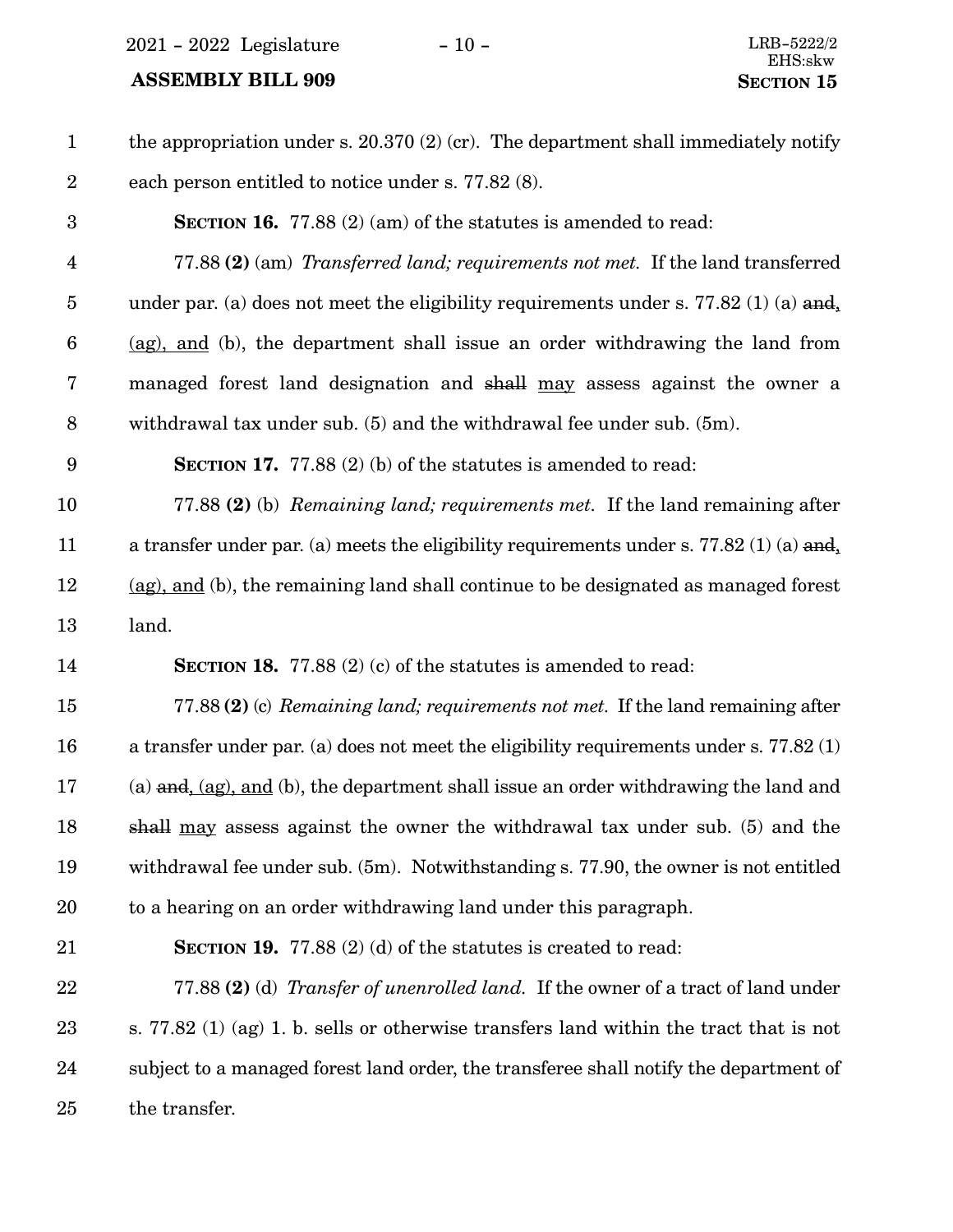$2021 - 2022$  Legislature  $-11 -$ <br>LRB-5222/2<br>EHS-skw

| $\mathbf{1}$            | SECTION 20. 77.88 (3) (am) of the statutes is amended to read:                          |
|-------------------------|-----------------------------------------------------------------------------------------|
| $\overline{2}$          | 77.88 (3) (am) <i>Entire parcels</i> . Upon request of an owner of managed forest land  |
| 3                       | to withdraw an entire parcel of managed forest land, the department shall issue an      |
| $\overline{\mathbf{4}}$ | order withdrawing the land and shall assess against the owner the withdrawal tax        |
| $\overline{5}$          | under sub. $(5)$ and the withdrawal fee under sub. $(5m)$ .                             |
| $6\phantom{1}6$         | <b>SECTION 21.</b> 77.88 (3) (b) (intro.) of the statutes is amended to read:           |
| 7                       | 77.88 (3) (b) <i>Parts of parcels.</i> (intro.) Upon request of an owner of managed     |
| 8                       | forest land to withdraw part of a parcel of managed forest land, the department shall   |
| $\boldsymbol{9}$        | issue an order withdrawing the land subject to the request and shall assess against     |
| 10                      | the owner the withdrawal tax under sub. $(5)$ and the withdrawal fee under sub. $(5m)$  |
| 11                      | if all of the following apply:                                                          |
| 12                      | <b>SECTION 22.</b> 77.88 (3j) (title) of the statutes is amended to read:               |
| 13                      | 77.88 (3j) (title) VOLUNTARY WITHDRAWAL; OTHER CONSTRUCTION; SMALL LAND                 |
| 14                      | SALES.                                                                                  |
| 15                      | <b>SECTION 23.</b> 77.88 $(3j)$ (a) 1. of the statutes is amended to read:              |
| 16                      | 77.88 $(3j)$ (a) 1. The purpose for which the owner requests that the department        |
| 17                      | withdraw the land is for the sale of the land or for a construction site.               |
| 18                      | <b>SECTION 24.</b> 77.88 (3j) (a) 4. of the statutes is amended to read:                |
| 19                      | 77.88 $(3j)$ (a) 4. The land remaining after withdrawal meets the eligibility           |
| 20                      | requirements under s. 77.82 (1) (a) and $\underline{ag}$ , and (b).                     |
| 21                      | <b>SECTION 25.</b> 77.88 $(3k)$ of the statutes is renumbered 77.88 $(3k)$ (intro.) and |
| 22                      | amended to read:                                                                        |
| 23                      | 77.88 (3k) VOLUNTARY WITHDRAWAL; PRODUCTIVITY. (intro.) Upon the request of             |
| 24                      | an owner of managed forest land to withdraw part of a parcel of the owner's land, the   |
| 25                      | department shall issue an order of withdrawal if the department determines that the     |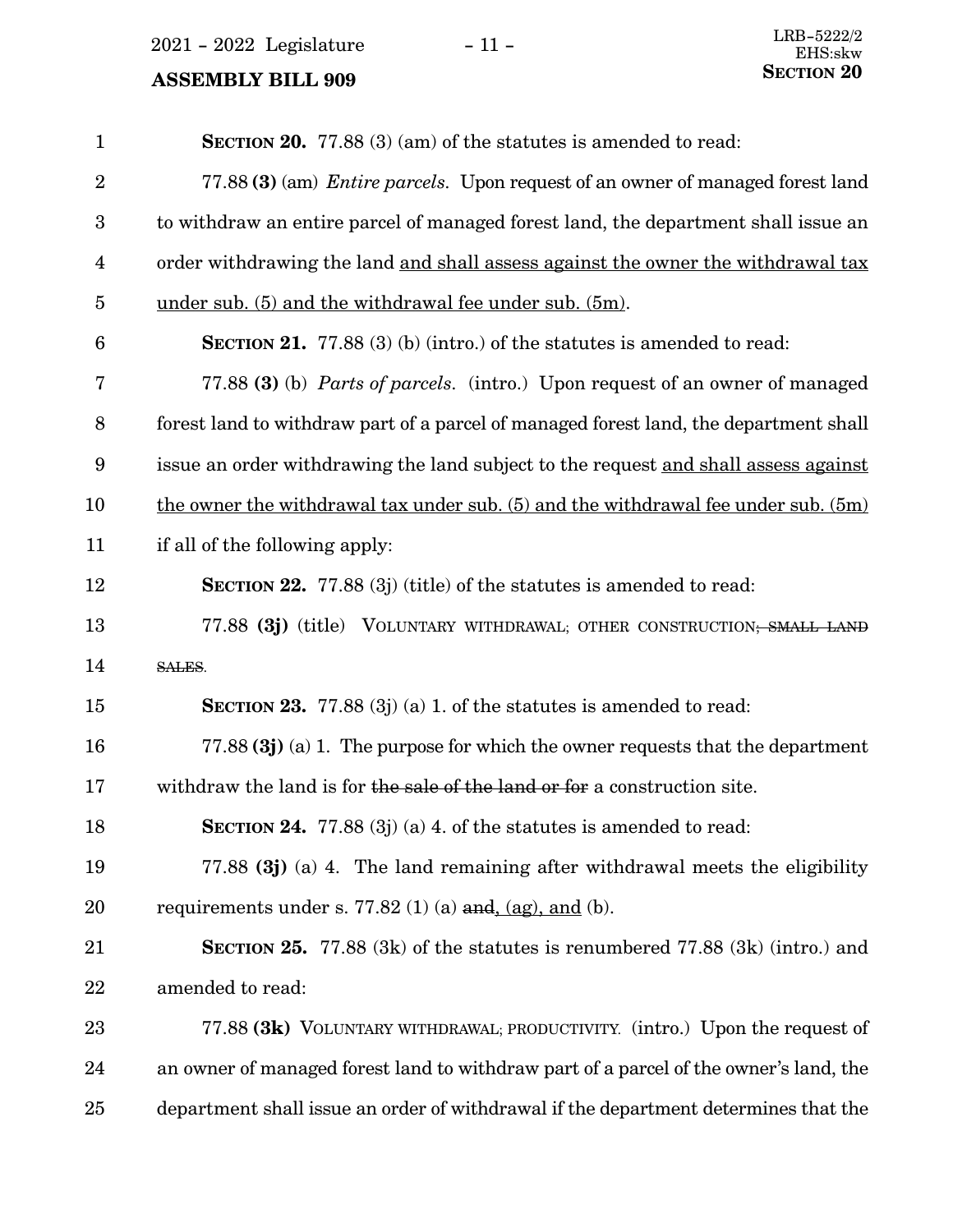$2021 - 2022$  Legislature  $-12 -$ <br>LRB-5222/2

| $\mathbf{1}$            | parcel is unable to produce merchantable timber in the amount required under s.        |
|-------------------------|----------------------------------------------------------------------------------------|
| $\boldsymbol{2}$        | 77.82 (1) (a) 2. or (ag) 2. The order shall withdraw only the number of acres that is  |
| $\boldsymbol{3}$        | necessary for the parcel to resume its ability to produce the required amount. No      |
| $\overline{\mathbf{4}}$ | withdrawal tax under sub. (5) or withdrawal fee under sub. (5m) may be assessed.       |
| $\overline{5}$          | The order shall withdraw only the number of acres that is necessary for the parcel     |
| $6\phantom{.}6$         | to resume its ability to produce the required amount, except that all of the following |
| 7                       | apply:                                                                                 |
| 8                       | <b>SECTION 26.</b> 77.88 $(3k)$ (a) and (b) of the statutes are created to read:       |
| $\boldsymbol{9}$        | 77.88 $(3k)$ (a) If the land remaining in the parcel after the requested               |
| 10                      | withdrawal does not meet the eligibility requirements under the order designating      |
| 11                      | the managed forest land, the withdrawal order shall withdraw the entire parcel.        |
| 12                      | (b) If the land subject to a managed forest land order after the requested             |
| 13                      | withdrawal does not meet the eligibility requirements under that managed forest        |
| 14                      | land order, the withdrawal order shall withdraw all land under that managed forest     |
| 15                      | land order.                                                                            |
| 16                      | <b>SECTION 27.</b> 77.88 (3L) of the statutes is amended to read:                      |
| 17                      | 77.88 (3L) VOLUNTARY WITHDRAWAL; SUSTAINABILITY. Upon the request of an                |
| 18                      | owner of managed forest land to withdraw part of a parcel of the owner's land, the     |
| 19                      | department shall issue an order of withdrawal if the department determines that the    |
| 20                      | parcel is unsuitable, due to environmental, ecological, or economic concerns or        |
| 21                      | factors, for the production of merchantable timber. The order shall withdraw only      |
| 22                      | the number of acres that is necessary for the parcel to resume its sustainability to   |
| 23                      | produce merchantable timber. No withdrawal tax under sub. (5) or withdrawal fee        |
| 24                      | under sub. (5m) may be assessed. The order shall withdraw only the number of acres     |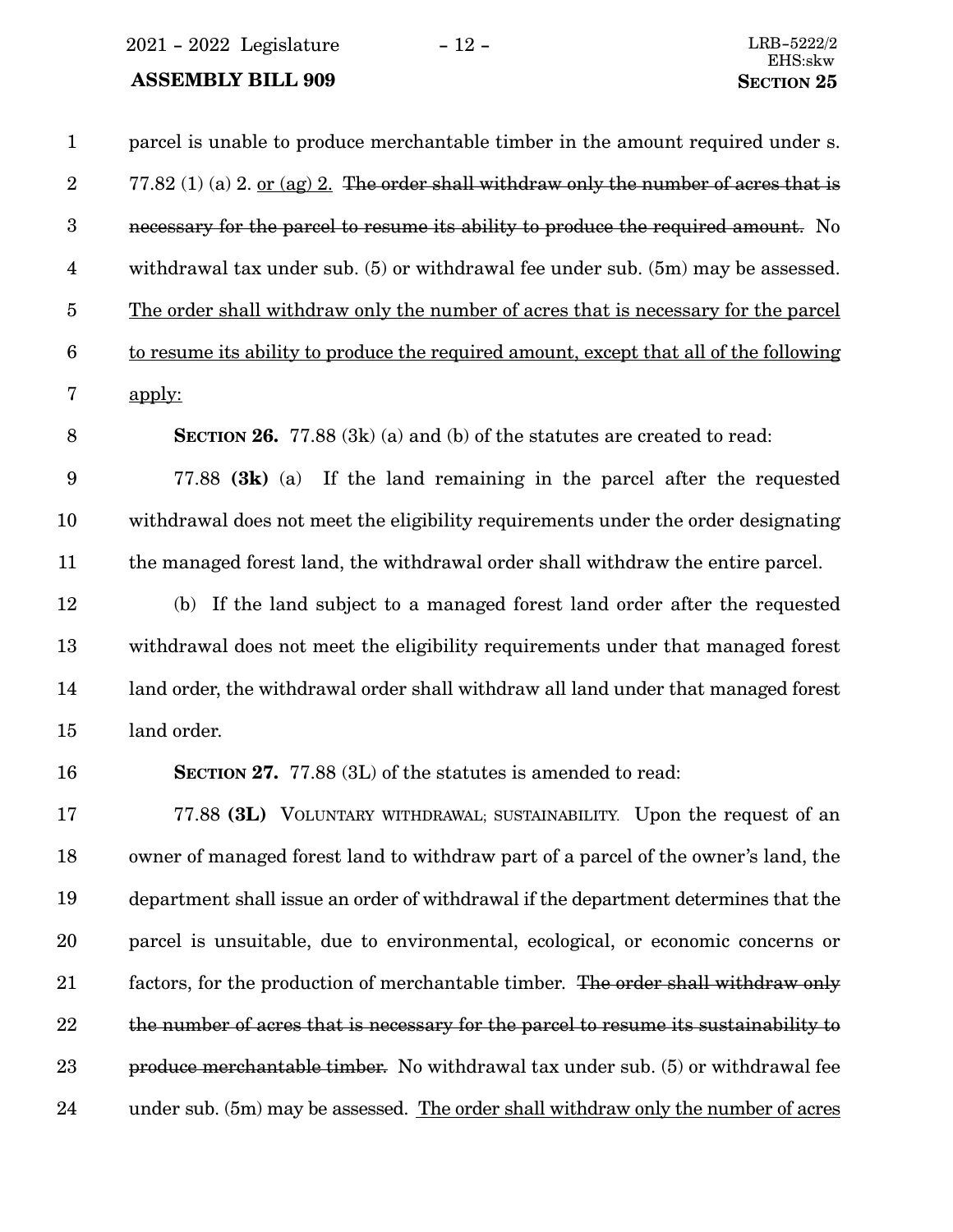$2021$  -  $2022$  Legislature -  $13$  -

| $\mathbf{1}$            | that is necessary for the parcel to resume its sustainability to produce merchantable    |
|-------------------------|------------------------------------------------------------------------------------------|
| $\boldsymbol{2}$        | timber, except that all of the following apply:                                          |
| 3                       | <b>SECTION 28.</b> 77.88 (3L) (a) and (b) of the statutes are created to read:           |
| $\overline{\mathbf{4}}$ | 77.88 (3L) (a) If the land remaining in the parcel after the requested                   |
| $\bf 5$                 | withdrawal does not meet the eligibility requirements under the order designating        |
| $\boldsymbol{6}$        | the managed forest land, the withdrawal order shall withdraw the entire parcel.          |
| 7                       | (b) If the land subject to a managed forest land order after the requested               |
| $\, 8$                  | withdrawal does not meet the eligibility requirements under that managed forest          |
| 9                       | land order, the withdrawal order shall withdraw all land under that managed forest       |
| 10                      | land order.                                                                              |
| 11                      | <b>SECTION 29.</b> 77.88 (8) (a) 4. of the statutes is created to read:                  |
| 12                      | 77.88 (8) (a) 4. Transfers ownership of managed forest land for a public purpose         |
| 13                      | to a city, village, town, or county that is a taxing jurisdiction, as defined under s.   |
| 14                      | 70.114 $(1)$ (f), for the land.                                                          |
| 15                      | <b>SECTION 30.</b> 77.88 (8) (b) of the statutes is amended to read:                     |
| 16                      | 77.88 (8) (b) The department may not order withdrawal of land remaining after            |
| 17                      | a transfer of ownership is made under par. (a) $1, 2, 0r$ 3. or after a lease is entered |
| 18                      | into under par. (a) 3. unless the remainder fails to meet the eligibility requirements   |
| 19                      | under s. 77.82 (1).                                                                      |
| <b>20</b>               | <b>SECTION 31. Initial applicability.</b>                                                |
| 21                      | (1) BUILDINGS ON PARCELS. The treatment of s. $77.82$ (1) (bp) 1. a. and 4. first        |
| 22                      | applies to land designated as managed forest land under an order issued or renewed       |
| 23                      | on April 16, 2016.                                                                       |